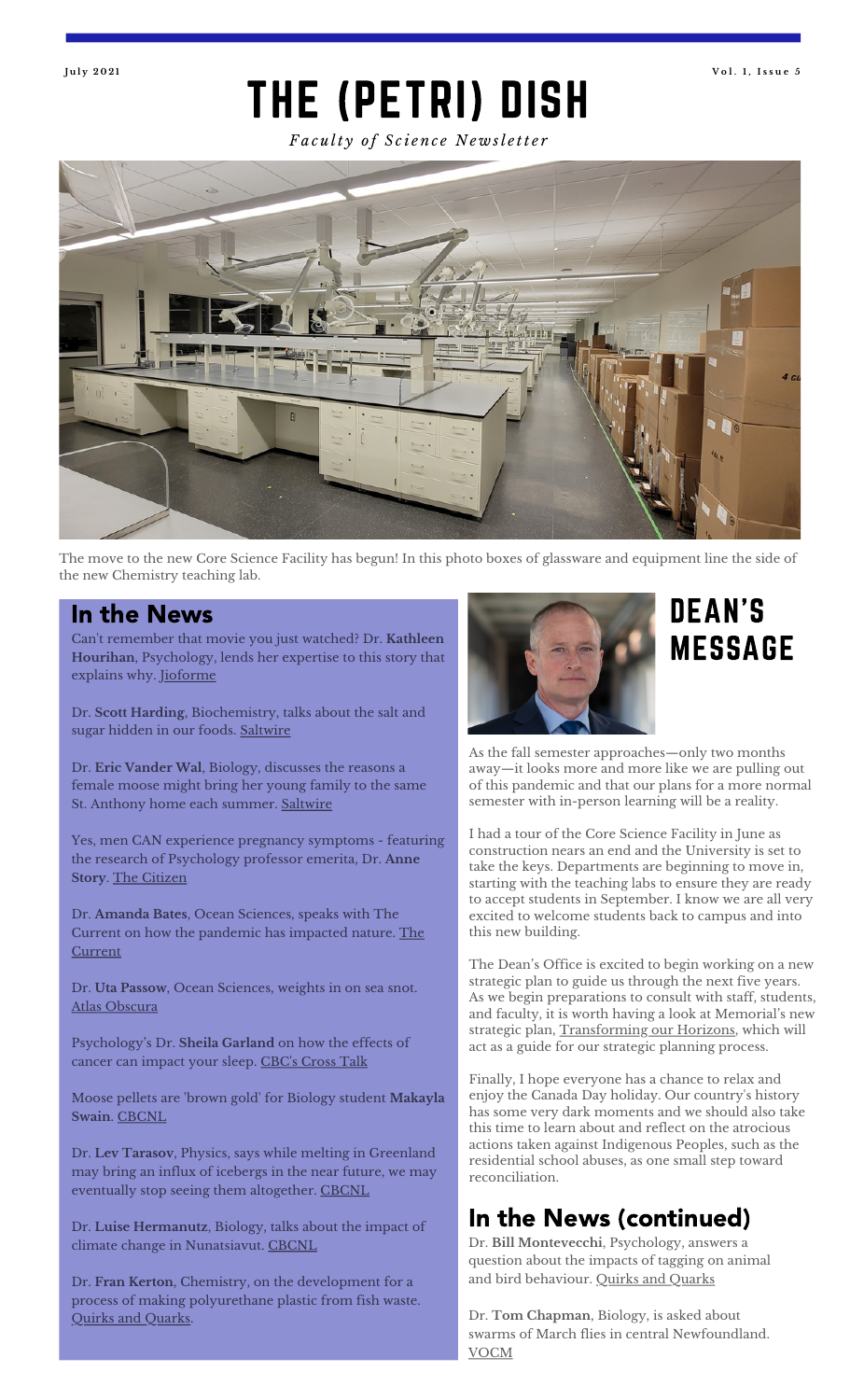

Much work is also happening outside the New Core Science Facility as staff from MUN Botanical Garden add the first plants. *(Photo credit: Tim Walsh)*

### FACULTY NEWS

Dr. **David Pike**, Math & Stats, has been named a Fellow of the Canadian Mathematical Society. [Read](https://cms.math.ca/news-item/canadian-mathematical-societys-2021-class-of-fellows-announced/)

**Rebecca Newhook,** Co-op, is winner of the MindLeap Poetry Competition. [Read](https://www.saltwire.com/prince-edward-island/lifestyles/rebecca-newhook-of-st-johns-wins-mindleap-poetry-competition-100588278/)

Dr. **Christopher Lively**, Psychology, is the inaugural recipient of the Graduate Psychology Society Award in Academic Excellence.

Dr. **Ian Fleming,** Ocean Sciences, has been named a School of Graduate Studies ROCKStar Supervisor

Dr. **Joshua Rash**, Psychology, is the recipient of the Canadian Psychological Association President' s New Researcher Award. [Read](https://cpa.ca/aboutcpa/cpaawards/presidentsaward/)

Dr. **Jie Xiao**, Math & Stats, is contact organizer for MCA2021 - Special Session: Geometric Potential Analysis. [Read](https://www.mca2021.org/en/special-sessions/item/21-geometric-potential-analysis)





Dr. **Anand Yethiraj**, Physics, is sporting a new look after participating in Shave for the Brave. The decision was inspired by a friend of Dr. Yethiraj' s son and honours his spouse and a graduate student, both of whom are cancer survivors.



Have you missed any of our On the Menu presentations? You can find recordings of past sessions [here](https://www.mun.ca/science/research_teaching/research/on_the_menu.php).

# **STUDENT AWAR**

Dr. **Amrita Ghosh,** Biology, Chancellor 's Graduate Award/Fry Family Foundation Graduate Leadership Award.

**Tegan Padgett**, Biology - Weresub Award in Fungal Biology from the Canadian Botanical Association.

**Maria Esther Nieto-Blazquez,** Biology - Porsild-Consaul Award in Plant Systematics and Phytogeography, Canadian Botanical Association.

**Juliana Vidal,** Chemistry, Atlantic Biorefinery Conference Graduate Student Poster Competition.

**Reilly Smith,** Biochemistry, Governor General' s Medal, Captain Robert A. Bartlett Science Award.

**Renan Danielski**, Biochemistry, R.L. Jacobs Graduate Research Award

**Marzana Monefa**, Biochemistry, represented the university at the Canadian Eastern Regional 3MT competition.

#### **Fellows of the School of Graduate Studies**

**Emilie Gessinger, Catherine Little, Anne McLeod, Purvikalyan Pallegar,** Biology

**Timothy Anderson, Aliasghar Golbabanezhadazizi, Hui Hang, Abanoub Mikhael,** Chemistry

**Alaa Alhowaide, Lian He, Mohammaed Abdullhak, Mustafa Yalin Aydin, Shawn Sabraw,** Computer Science

**Venketesh Thrithamara Ranganathan**, **Razyeh Behbahani**, Physics

**Marie Wasef,** Psychology

**Jenna McDermott, Quinn Webber,** Cognitive and Behavioural Ecology

**Francisco Cuesta-Valero, Sonal Desai, Mostafa El Halimi, Almudena Garcia-Garcia, Kelly Young**, Environmental Science.

#### **Biology Graduate Student Symposium Winners**

**Sydney Collins**, Cognitive and Behavioural Ecology, Best M.Sc. Oral Presentation **Joanie Kennah**, Biology, runner up

**Gustavo Díaz-Cruz**, Biology, Best PhD Oral Presentation **Emilie Geissinger**, Biology, runner up

**Carlissa Salant**, Ocean Science, Best Poster Presentation

**Joanie Kennah**, Biology, Joe Brown Award for Excellence in Science Communication

### Program Completion

Samantha Crowley, Marine Biology, M.Sc.